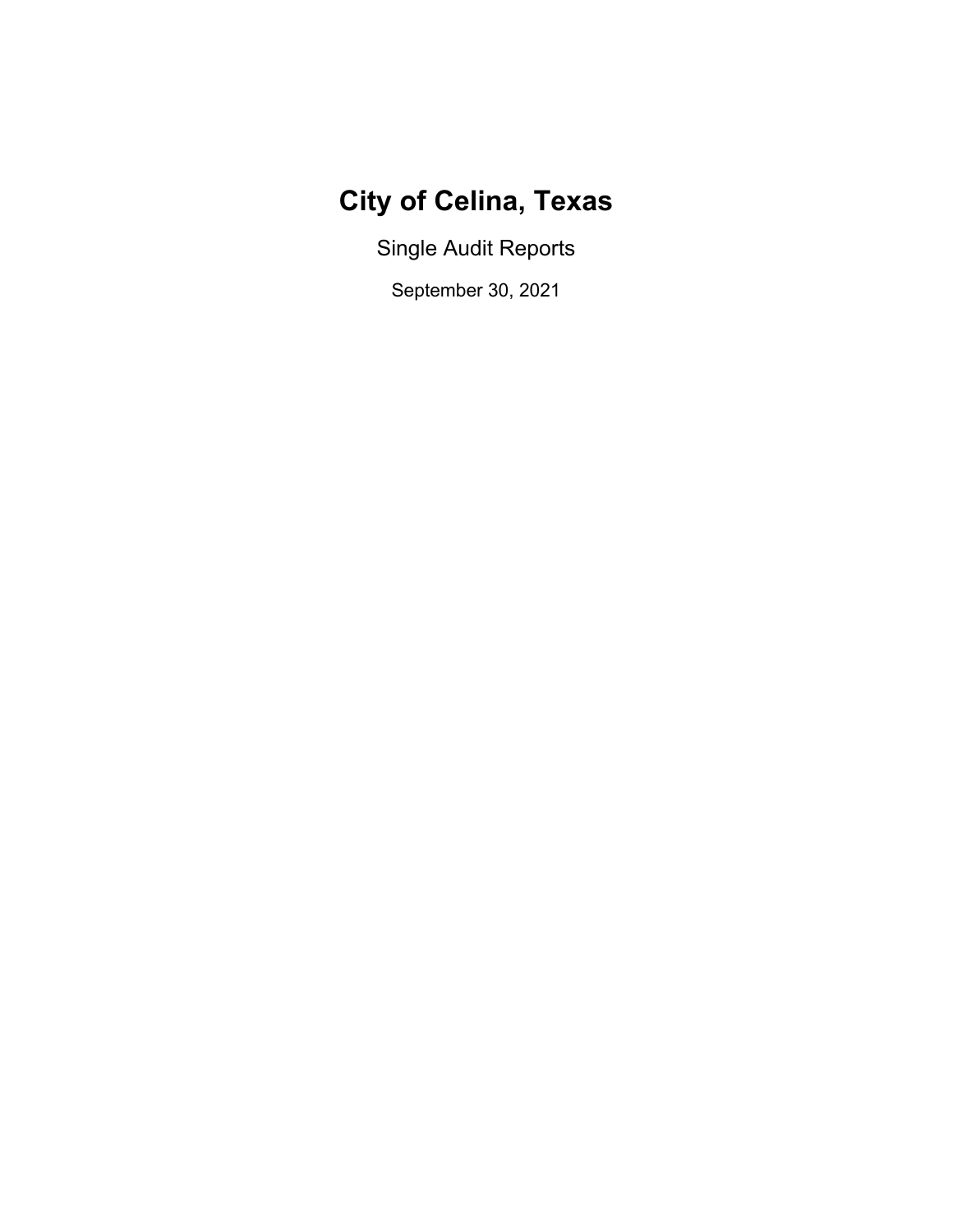# **City of Celina, Texas**

**September 30, 2021** 

| <b>Contents</b>                                                                                                                                                                                      |
|------------------------------------------------------------------------------------------------------------------------------------------------------------------------------------------------------|
|                                                                                                                                                                                                      |
|                                                                                                                                                                                                      |
| Report on Internal Control Over Financial Reporting and on Compliance<br>and Other Matters Based on an Audit of Financial Statements<br>Performed in Accordance with Government Auditing Standards - |
| Report on Compliance for the Major Federal Program; Report on<br>Internal Control Over Compliance; and Report on Schedule of Expenditures of<br>Federal Awards Required by the Uniform Guidance -    |
|                                                                                                                                                                                                      |
|                                                                                                                                                                                                      |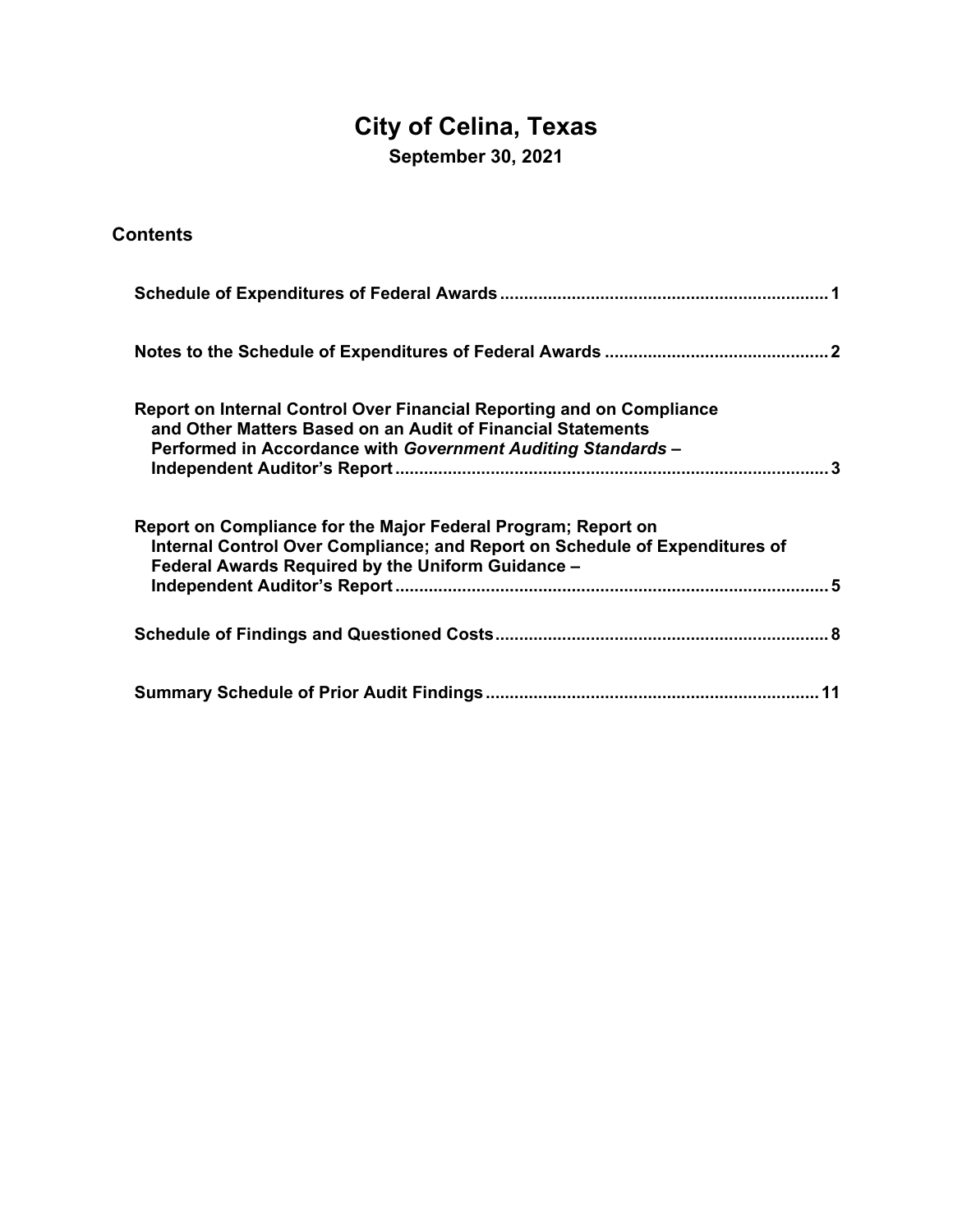# **City of Celina, Texas Schedule of Expenditures of Federal Awards Year Ended September 30, 2021**

| Federal Grantor/Pass-Through Grantor/<br><b>Program or Cluster Title</b> | <b>Federal Assistance</b><br><b>Listing Number</b> | Pass-Through Entity Identifying<br><b>Number</b> |              | <b>Passed Through to</b><br><b>Subrecipients</b> |   | <b>Total Federal</b><br><b>Expenditures</b> |
|--------------------------------------------------------------------------|----------------------------------------------------|--------------------------------------------------|--------------|--------------------------------------------------|---|---------------------------------------------|
| <b>U.S. Department of Interior</b>                                       |                                                    |                                                  |              |                                                  |   |                                             |
| Direct Program:                                                          |                                                    |                                                  |              |                                                  |   |                                             |
| Reclamation States Emergency Drought Relief                              | 15.514                                             | N/A                                              | $\mathbb{S}$ |                                                  | S | 750,000                                     |
| <b>Total U.S. Department of Interior</b>                                 |                                                    |                                                  |              |                                                  |   | 750,000                                     |
| <b>U.S. Department of Justice</b>                                        |                                                    |                                                  |              |                                                  |   |                                             |
| Direct Program:                                                          |                                                    |                                                  |              |                                                  |   |                                             |
| Violence Against Women Formula Grants                                    | 16.588                                             | N/A                                              |              |                                                  |   | 70,483                                      |
| <b>Total U.S. Department of Justice</b>                                  |                                                    |                                                  |              |                                                  |   | 70,483                                      |
| <b>U.S. Department of Treasury</b>                                       |                                                    |                                                  |              |                                                  |   |                                             |
| Passed through from Collin County:                                       |                                                    |                                                  |              |                                                  |   |                                             |
| COVID-19 - Coronavirus Relief Fund                                       | 21.019                                             | None Provided                                    |              |                                                  |   | 395,899                                     |
| <b>Total U.S. Department of Treasury</b>                                 |                                                    |                                                  |              |                                                  |   | 395,899                                     |
| <b>U.S. Department of Homeland Security</b><br>Direct Program:           |                                                    |                                                  |              |                                                  |   |                                             |
| Staffing for Adequate Fire and Emergency                                 |                                                    |                                                  |              |                                                  |   |                                             |
| Response (SAFER)                                                         | 97.083                                             | N/A                                              |              |                                                  |   | 560,515                                     |
|                                                                          |                                                    |                                                  |              |                                                  |   |                                             |
| <b>Total U.S. Department of Homeland Security</b>                        |                                                    |                                                  |              |                                                  |   | 560,515                                     |
|                                                                          |                                                    |                                                  |              |                                                  |   |                                             |
| <b>Total Federal Awards Expended</b>                                     |                                                    |                                                  | s            |                                                  | S | 1,776,897                                   |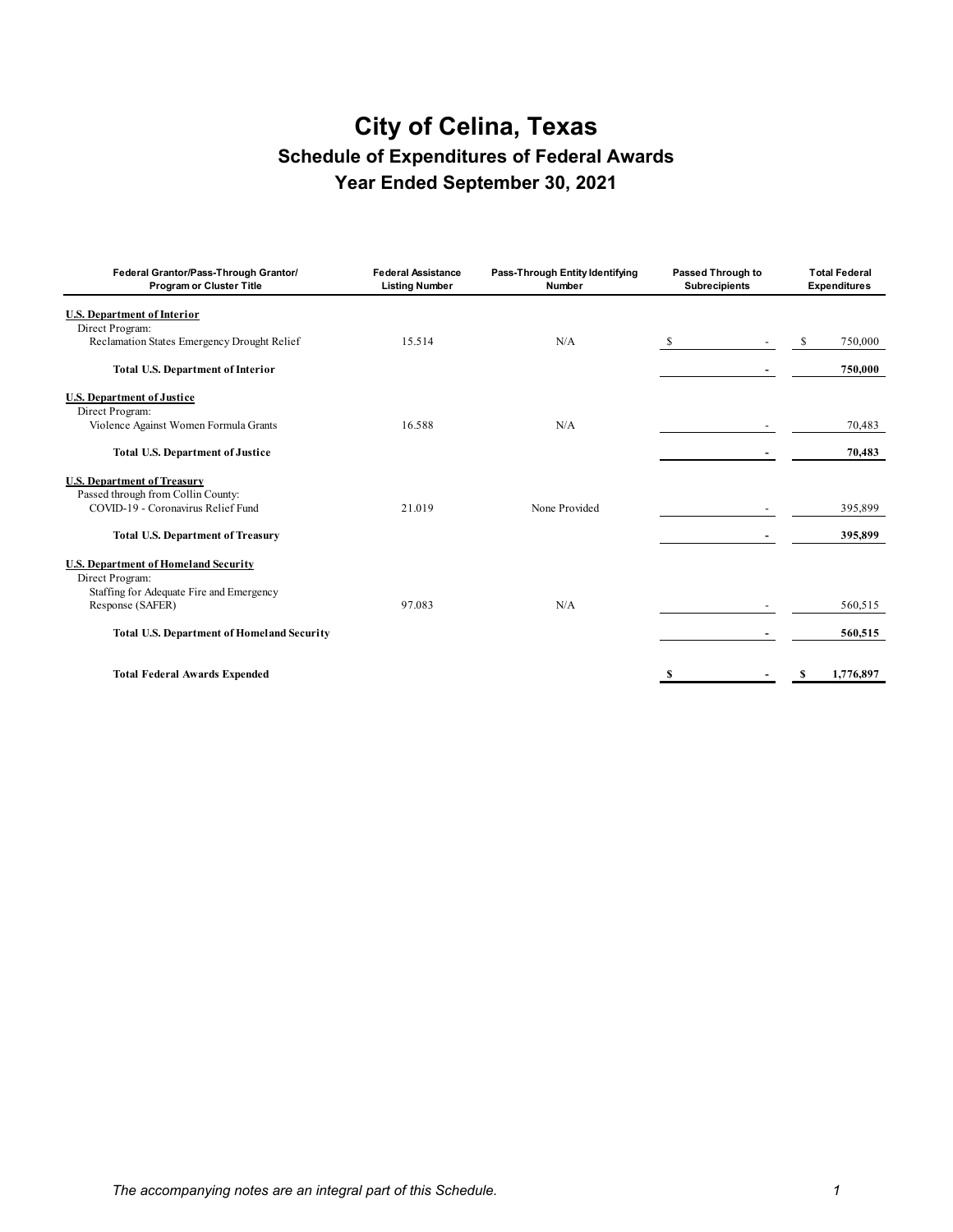# **City of Celina, Texas Notes to the Schedule of Expenditures of Federal Awards Year Ended September 30, 2021**

### **Notes to Schedule**

1. The accompanying schedule of expenditures of federal awards (Schedule) includes the federal award activity of the City of Celina, Texas (City) under programs of the federal government for the year ended September 30, 2021.

The information in this Schedule is presented in accordance with the requirements of Title 2 U.S. *Code of Federal Regulations* Part 200, *Uniform Administrative Requirements, Cost Principles, and Audit Requirements for Federal Awards* (Uniform Guidance). Because the Schedule presents only a selected portion of the operations of the City, it is not intended to and does not present the financial position, changes in net position, or cash flows of the City.

- 2. Expenditures reported on the Schedule are reported on the accrual basis of accounting. Such expenditures are recognized following the cost principles contained in the Uniform Guidance, wherein certain types of expenditures are not allowable or are limited as to reimbursement*.* The City has elected not to use the 10 percent de minimis indirect cost rate allowed under the Uniform Guidance.
- 3. The City did not have any federal loan programs during the year ended September 30, 2021.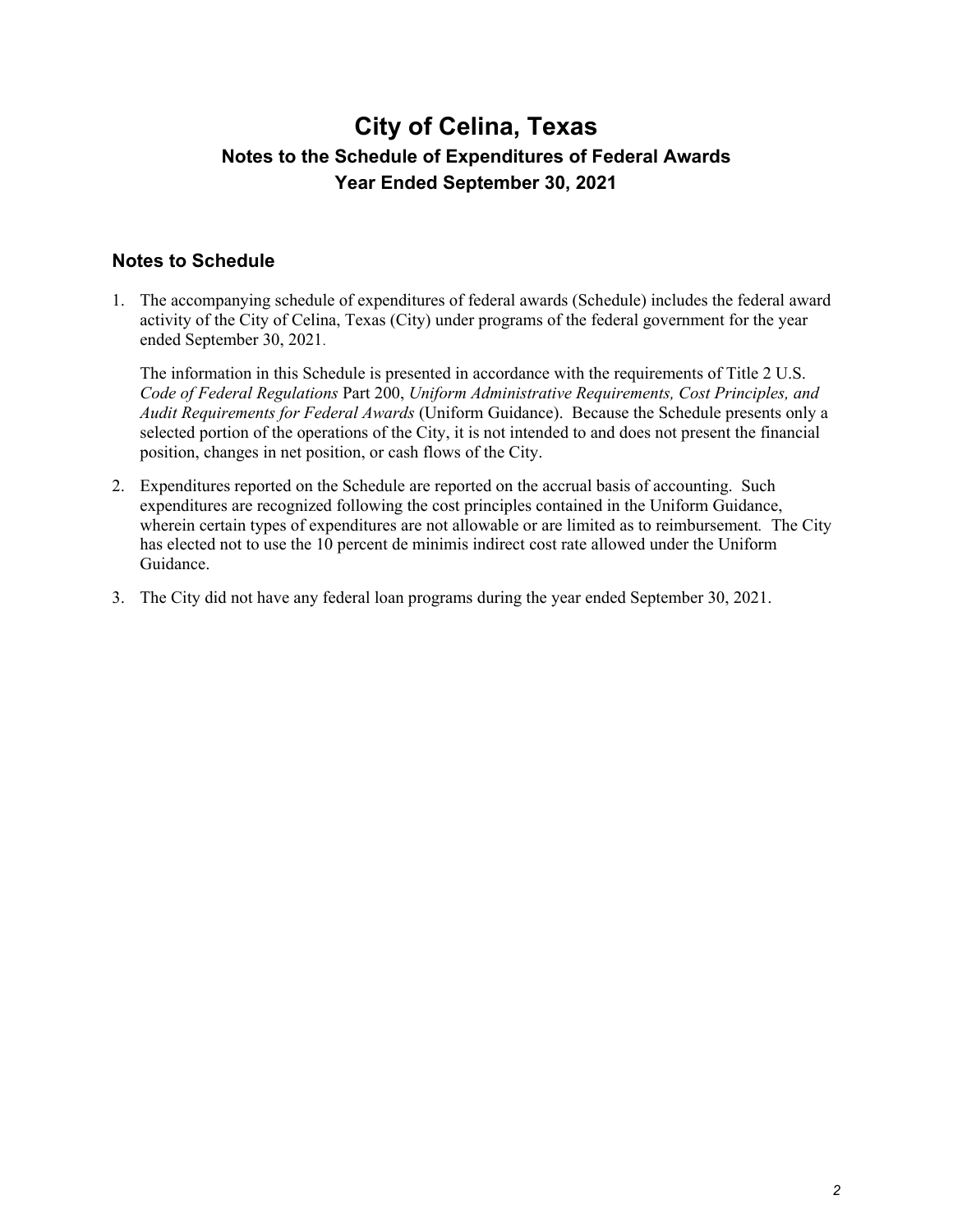

### **Report on Internal Control Over Financial Reporting and on Compliance and Other Matters Based on an Audit of Financial Statements Performed in Accordance with**  *Government Auditing Standards*

## **Independent Auditor's Report**

The Honorable Mayor Members of the City Council City of Celina, Texas Celina, Texas

We have audited, in accordance with auditing standards generally accepted in the United States of America and the standards applicable to financial audits contained in *Government Auditing Standards*, issued by the Comptroller General of the United States, the financial statements of the governmental activities, the business-type activities, the aggregate discretely presented component units, each major fund, and the aggregate remaining fund information of the City of Celina, Texas (City), as of and for the year ended September 30, 2021, and the related notes to the financial statements, which collectively comprise the City's basic financial statements, and have issued our report thereon dated March 10, 2022.

#### *Internal Control over Financial Reporting*

In planning and performing our audit of the financial statements, we considered the City's internal control over financial reporting (internal control) as a basis for designing audit procedures that are appropriate in the circumstances for the purpose of expressing our opinions on the financial statements, but not for the purpose of expressing an opinion on the effectiveness of the City's internal control. Accordingly, we do not express an opinion on the effectiveness of the City's internal control.

A *deficiency in internal control* exists when the design or operation of a control does not allow management or employees, in the normal course of performing their assigned functions, to prevent, or detect and correct, misstatements on a timely basis. A *material weakness* is a deficiency, or a combination of deficiencies, in internal control, such that there is a reasonable possibility that a material misstatement of the entity's financial statements will not be prevented, or detected and corrected, on a timely basis. A *significant deficiency* is a deficiency, or a combination of deficiencies, in internal control that is less severe than a material weakness, yet important enough to merit attention by those charged with governance.

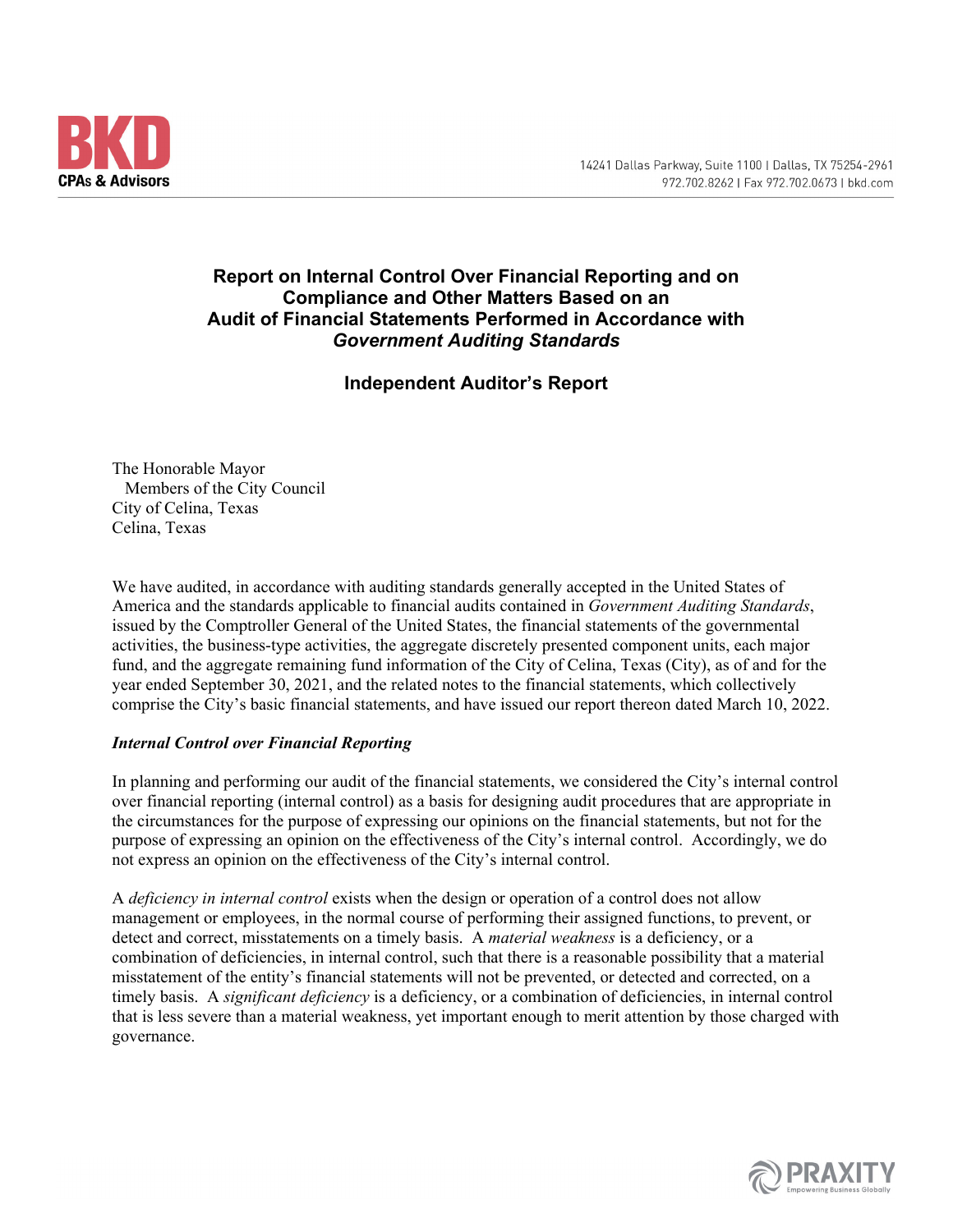The Honorable Mayor, Members of the City Council City of Celina, Texas Page 4

Our consideration of internal control was for the limited purpose described in the first paragraph of this section and was not designed to identify all deficiencies in internal control that might be material weaknesses or significant deficiencies. Given these limitations, during our audit we did not identify any deficiencies in internal control that we consider to be material weaknesses. However, material weaknesses may exist that have not been identified.

#### *Compliance and Other Matters*

As part of obtaining reasonable assurance about whether City's financial statements are free from material misstatement, we performed tests of its compliance with certain provisions of laws, regulations, contracts and grant agreements, noncompliance with which could have a direct and material effect on the financial statements. However, providing an opinion on compliance with those provisions was not an objective of our audit, and accordingly, we do not express such an opinion. The results of our tests disclosed no instances of noncompliance or other matters that are required to be reported under *Government Auditing Standards*.

#### *Purpose of this Report*

The purpose of this report is solely to describe the scope of our testing of internal control and compliance and the results of that testing, and not to provide an opinion on the effectiveness of the City's internal control or on compliance. This report is an integral part of an audit performed in accordance with *Government Auditing Standards* in considering the entity's internal control and compliance. Accordingly, this communication is not suitable for any other purpose.

**BKD,LLP** 

Dallas, Texas March 10, 2022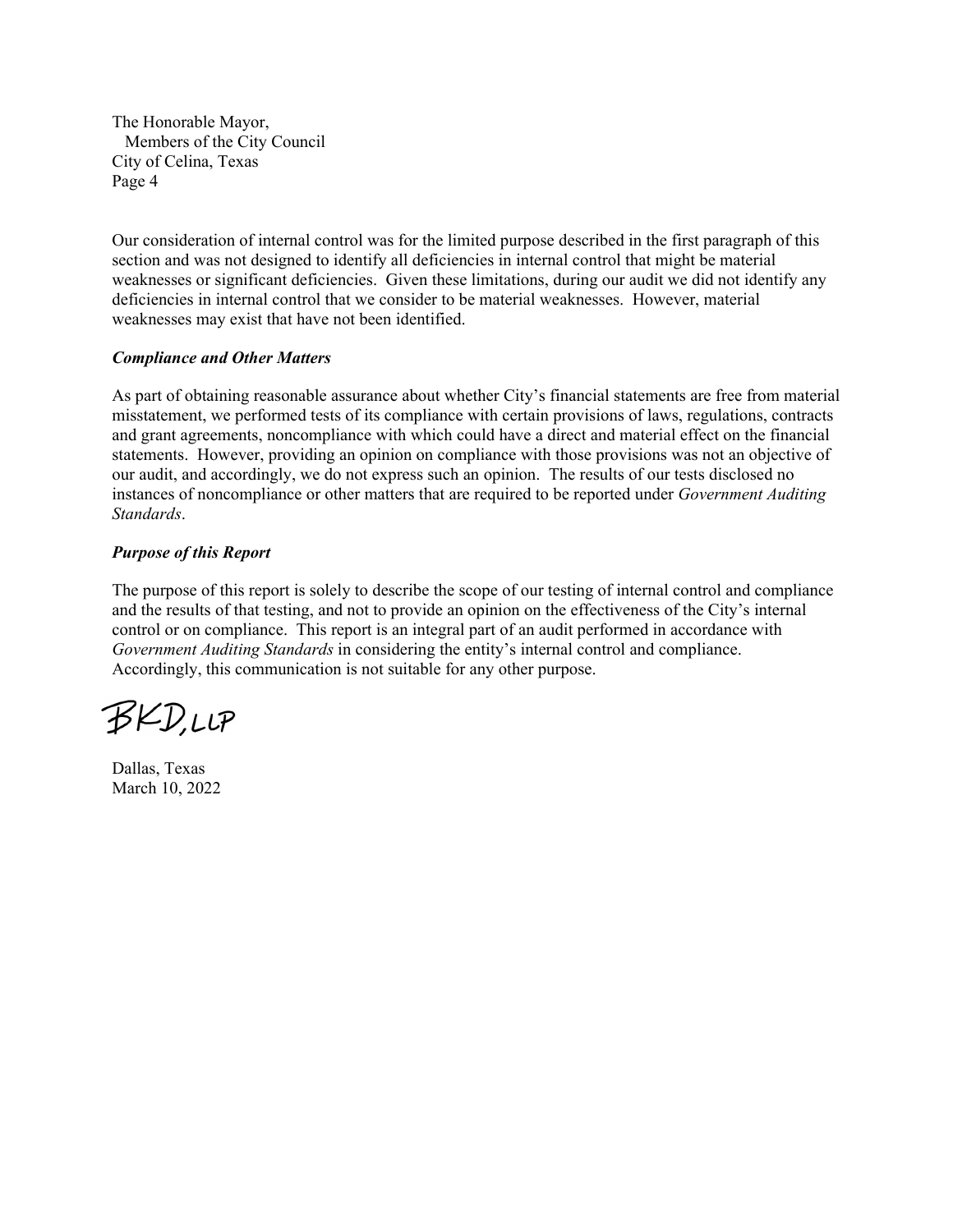

### **Report on Compliance for the Major Federal Program; Report on Internal Control Over Compliance; and Report on Schedule of Expenditures of Federal Awards Required by the Uniform Guidance**

### **Independent Auditor's Report**

The Honorable Mayor, Members of the City Council City of Celina, Texas Celina, Texas

#### **Report on Compliance for the Major Federal Program**

We have audited the City of Celina, Texas' (City) compliance with the types of compliance requirements described in the *OMB Compliance Supplement* that could have a direct and material effect on the City's major federal program for the year ended September 30, 2021. The City's major federal program is identified in the summary of auditor's results section of the accompanying schedule of findings and questioned costs.

#### *Management's Responsibility*

Management is responsible for compliance with federal statutes, regulations and the terms and conditions of its federal awards applicable to its federal programs.

#### *Auditor's Responsibility*

Our responsibility is to express an opinion on compliance for the City's major federal program based on our audit of the types of compliance requirements referred to above. We conducted our audit of compliance in accordance with auditing standards generally accepted in the United States of America; the standards applicable to financial audits contained in *Government Auditing Standards*, issued by the Comptroller General of the United States; and the audit requirements of Title 2 U.S. *Code of Federal Regulations* Part 200, *Uniform Administrative Requirements, Cost Principles, and Audit Requirements for Federal Awards* (Uniform Guidance). Those standards and the Uniform Guidance require that we plan and perform the audit to obtain reasonable assurance about whether noncompliance with the types of compliance requirements referred to above that could have a direct and material effect on the major federal program occurred. An audit includes examining, on a test basis, evidence about the City's compliance with those requirements and performing such other procedures as we considered necessary in the circumstances.

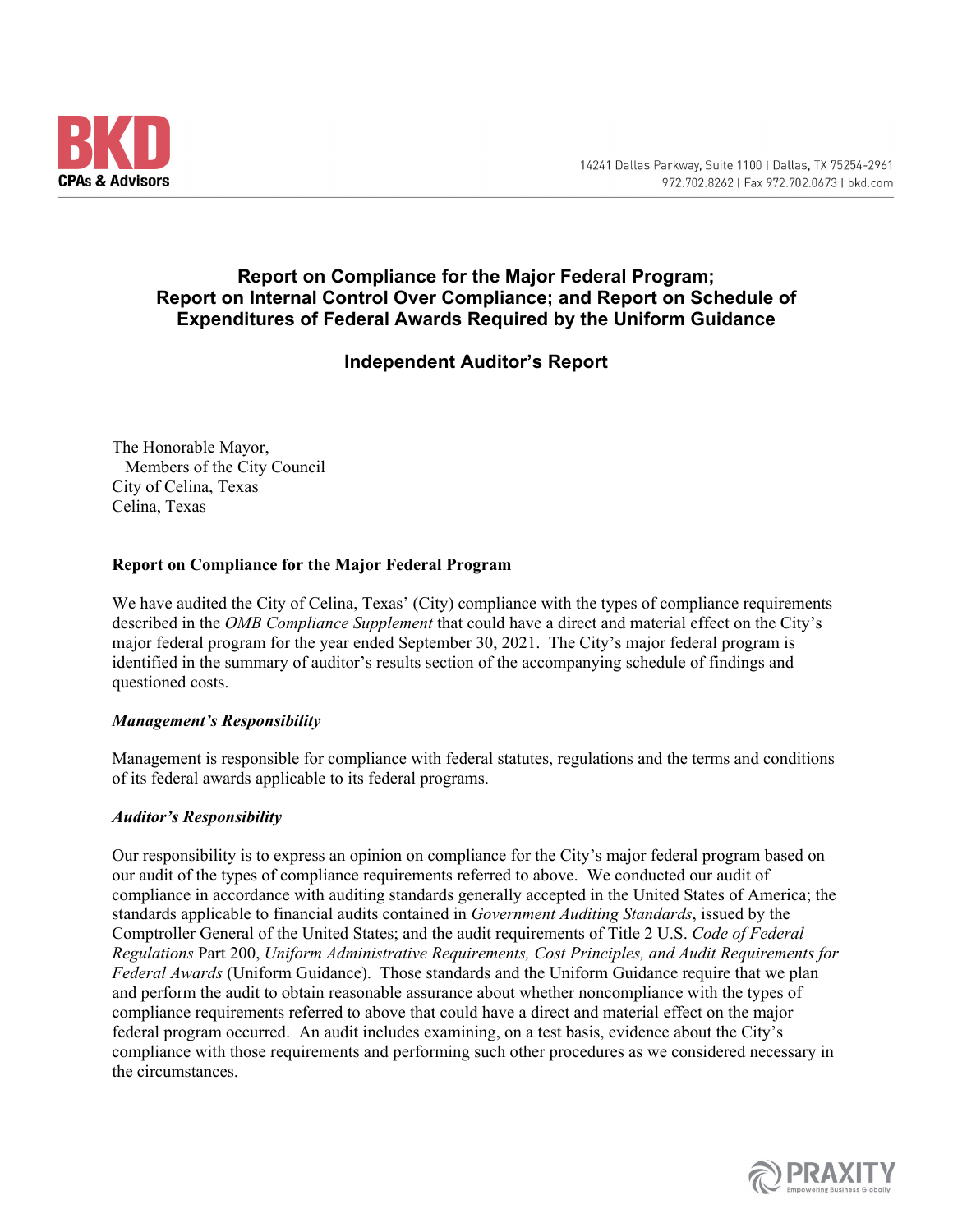The Honorable Mayor, Members of the City Council City of Celina, Texas Page 6

We believe that our audit provides a reasonable basis for our opinion on compliance for the major federal program. However, our audit does not provide a legal determination of the City's compliance.

#### *Opinion on the Major Federal Program*

In our opinion, the City complied, in all material respects, with the types of compliance requirements referred to above that could have a direct and material effect on its major federal program for the year ended September 30, 2021.

#### **Report on Internal Control over Compliance**

Management of the City is responsible for establishing and maintaining effective internal control over compliance with the types of compliance requirements referred to above. In planning and performing our audit of compliance, we considered the City's internal control over compliance with the types of requirements that could have a direct and material effect on the major federal program to determine the auditing procedures that are appropriate in the circumstances for the purpose of expressing our opinion on compliance for the major federal program and to test and report on internal control over compliance in accordance with the Uniform Guidance, but not for the purpose of expressing an opinion on the effectiveness of internal control over compliance. Accordingly, we do not express an opinion on the effectiveness of the City's internal control over compliance.

A *deficiency in internal control over compliance* exists when the design or operation of a control over compliance does not allow management or employees, in the normal course of performing their assigned functions, to prevent, or detect and correct, noncompliance with a type of compliance requirement of a federal program on a timely basis. A *material weakness in internal control over compliance* is a deficiency, or a combination of deficiencies, in internal control over compliance, such that there is a reasonable possibility that material noncompliance with a type of compliance requirement of a federal program will not be prevented, or detected and corrected, on a timely basis. A *significant deficiency in internal control over compliance* is a deficiency, or a combination of deficiencies, in internal control over compliance with a type of compliance requirement of a federal program that is less severe than a material weakness in internal control over compliance, yet important enough to merit attention by those charged with governance.

Our consideration of internal control over compliance was for the limited purpose described in the first paragraph of this section and was not designed to identify all deficiencies in internal control over compliance that might be material weaknesses or significant deficiencies. We did not identify any deficiencies in internal control over compliance that we consider to be material weaknesses. However, material weaknesses may exist that have not been identified.

The purpose of this report on internal control over compliance is solely to describe the scope of our testing of internal control over compliance and the results of that testing based on the requirements of the Uniform Guidance. Accordingly, this report is not suitable for any other purpose.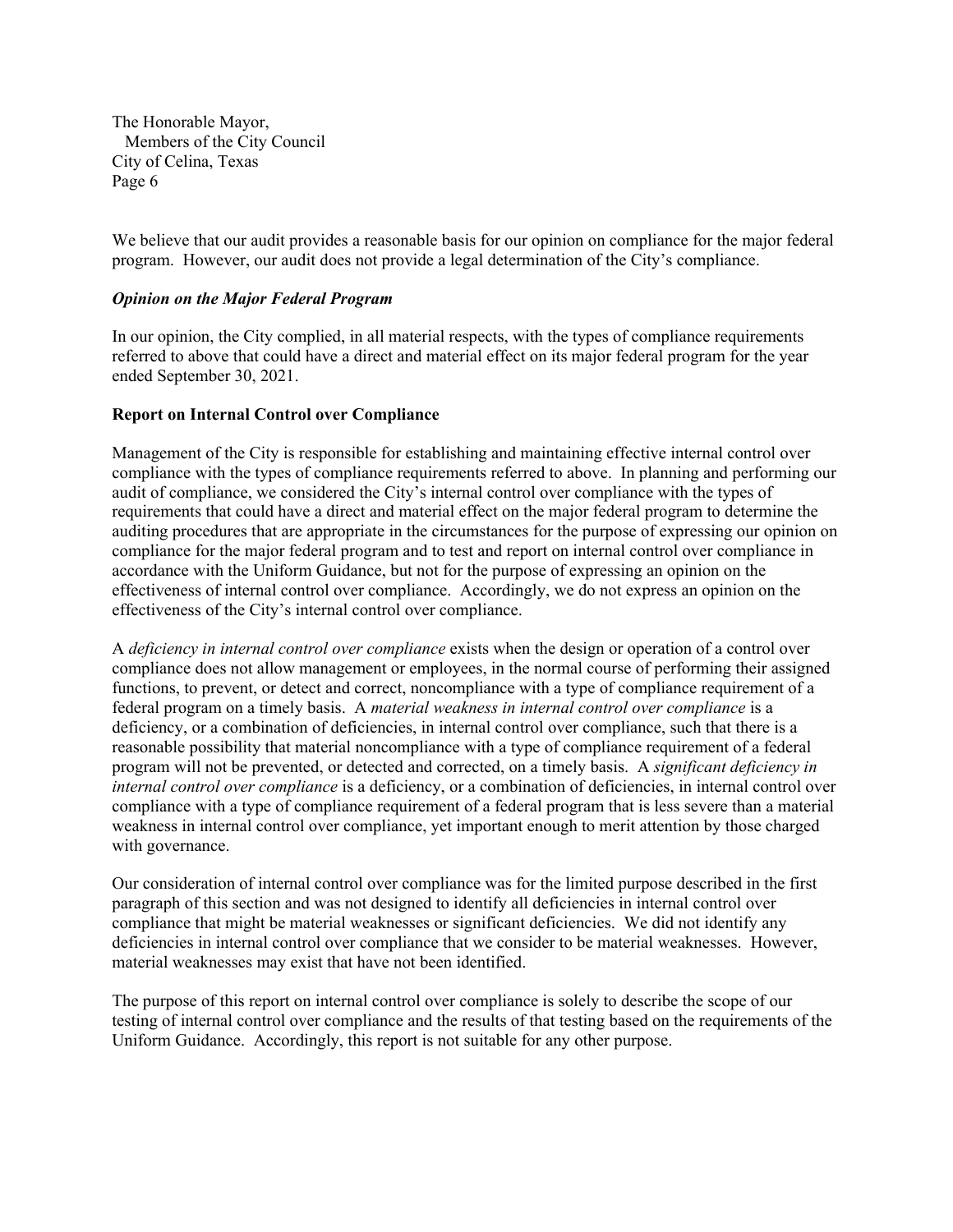The Honorable Mayor, Members of the City Council City of Celina, Texas Page 7

#### **Report on Schedule of Expenditures of Federal Awards Required by the Uniform Guidance**

We have audited the financial statements of the governmental activities, the business-type activities, the aggregate discretely presented component units, each major fund, and the aggregate remaining fund information of the City of Celina, Texas, as of and for the year ended September 30, 2021, and the related notes to the financial statements, which collectively comprise the City's basic financial statements. We issued our report thereon dated March 10, 2022, which contained unmodified opinions on those financial statements. Our audit was conducted for the purpose of forming opinions on the financial statements that collectively comprise the basic financial statements. The accompanying schedule of expenditures of federal awards is presented for purposes of additional analysis as required by the Uniform Guidance and is not a required part of the basic financial statements. Such information is the responsibility of management and was derived from and relates directly to the underlying accounting and other records used to prepare the basic financial statements. The information has been subjected to the auditing procedures applied in the audit of the financial statements and certain additional procedures, including comparing and reconciling such information directly to the underlying accounting and other records used to prepare the basic financial statements or to the basic financial statements themselves, and other additional procedures in accordance with auditing standards generally accepted in the United States of America. In our opinion, the schedule of expenditures of federal awards is fairly stated in all material respects in relation to the basic financial statements as a whole.

**BKD,LLP** 

Dallas, Texas March 10, 2022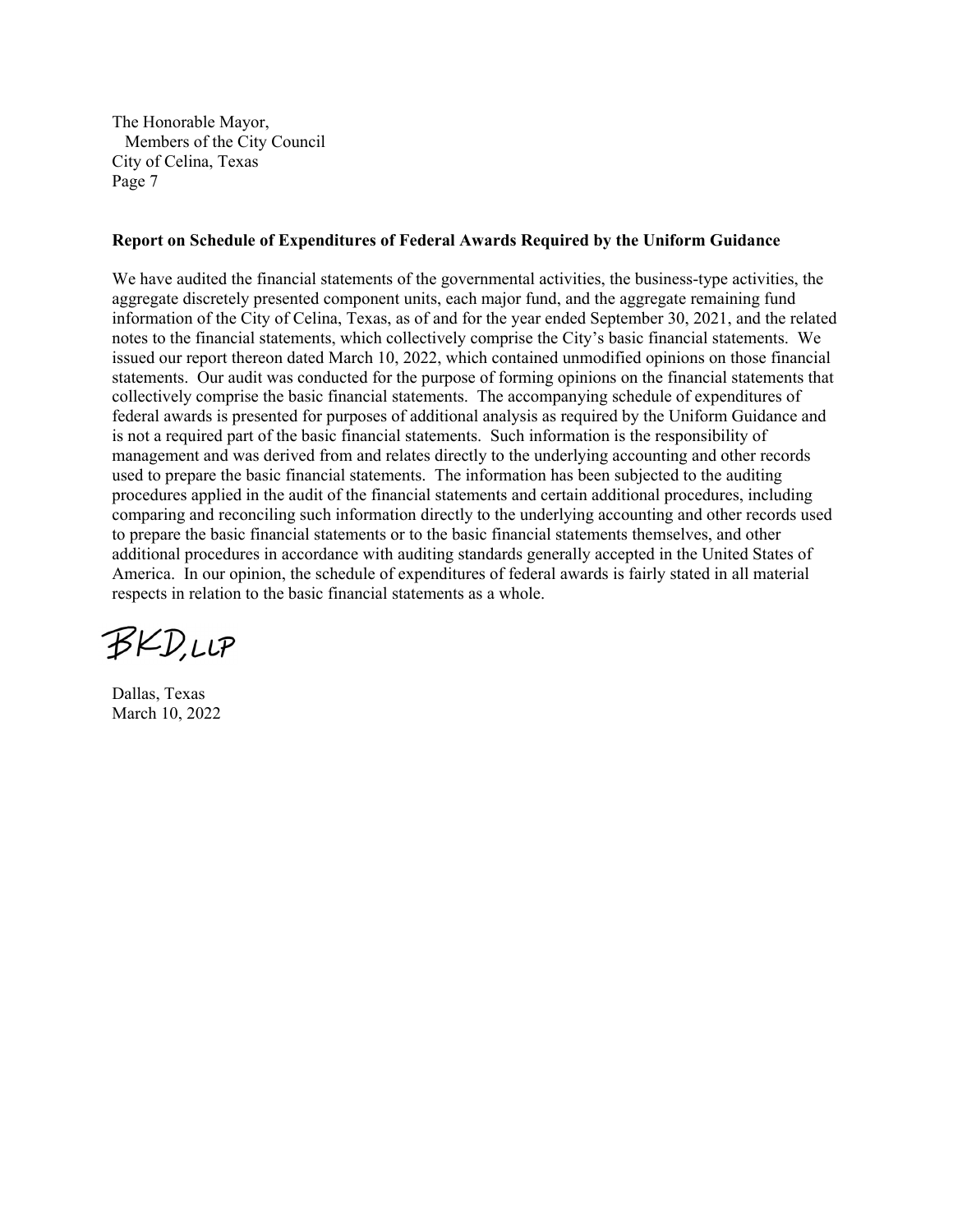# **City of Celina, Texas Schedule of Findings and Questioned Costs Year Ended September 30, 2021**

### *Summary of Auditor's Results*

#### *Financial Statements*

1. The type of report the auditor issued on whether the financial statements audited were prepared in accordance with accounting principles generally accepted in the United States of America (GAAP) was:

| $\boxtimes$ Unmodified | Qualified | Adverse | Disclaimer |  |
|------------------------|-----------|---------|------------|--|
|------------------------|-----------|---------|------------|--|

2. The independent auditor's report on internal control over financial reporting disclosed:

| Significant deficiency(ies)? | $\Box$ Yes | $\boxtimes$ None reported |
|------------------------------|------------|---------------------------|
| Material weakness(es)?       | $\Box$ Yes | $\boxtimes$ No            |

3. Noncompliance considered material to the financial statements was disclosed by the audit?

|  |  | No<br>ΧI |
|--|--|----------|
|--|--|----------|

#### *Federal Awards*

4. The independent auditor's report on internal control over compliance for the major federal award program disclosed:

| Significant deficiency(ies)? | $\Box$ Yes                    | $\boxtimes$ None reported |
|------------------------------|-------------------------------|---------------------------|
| Material weakness(es)?       | $\bigcap$ Yes $\bigotimes$ No |                           |

5. The opinion expressed in the independent auditor's report on compliance for the major federal award program was:

| $\boxtimes$ Unmodified | Qualified | $\Box$ Adverse | Disclaimer |
|------------------------|-----------|----------------|------------|
|                        |           |                |            |

6. The audit disclosed findings required to be reported by 2 CFR 200.516(a)?

 $\Box$  Yes  $\boxtimes$  No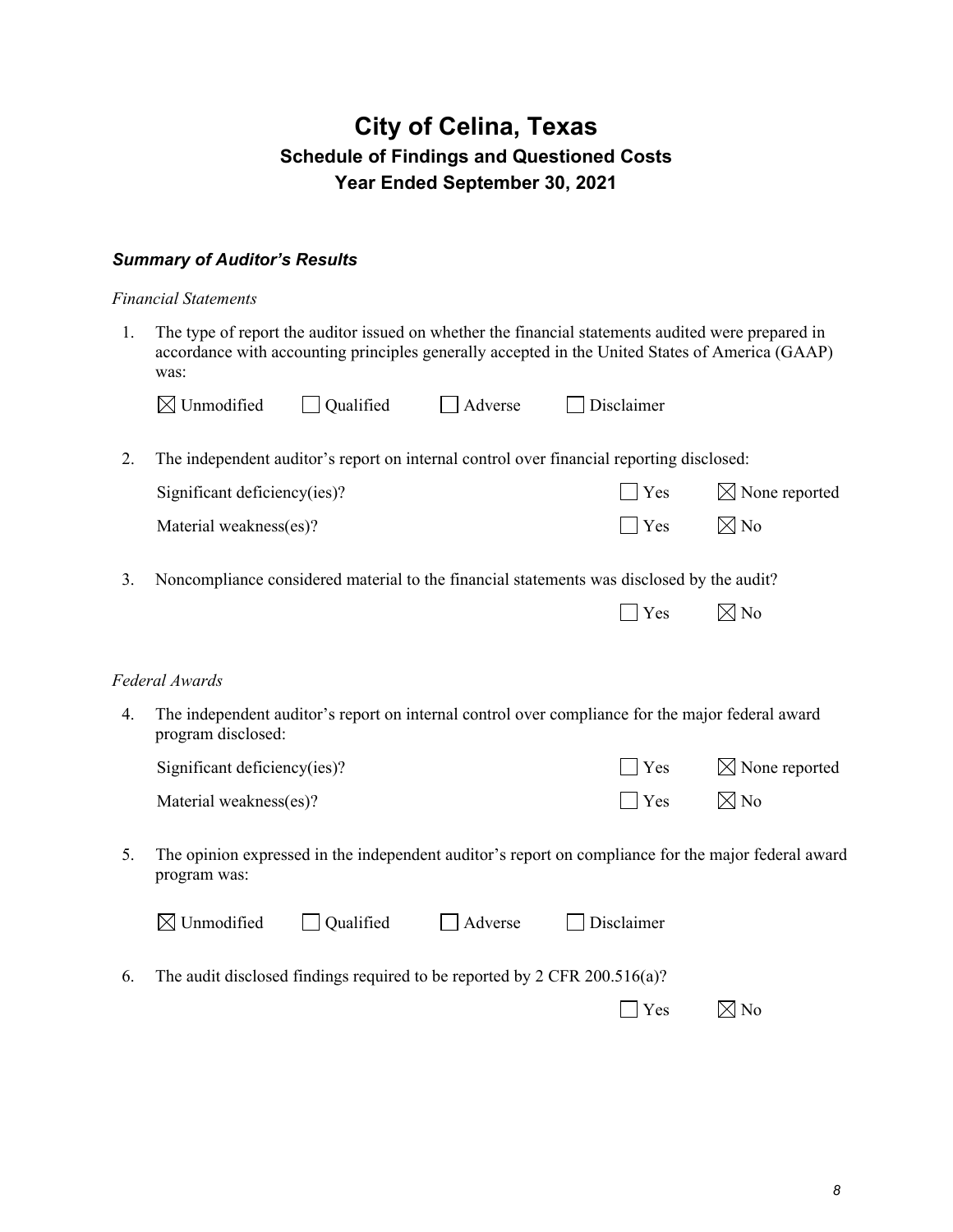# **City of Celina, Texas Schedule of Findings and Questioned Costs (Continued) Year Ended September 30, 2021**

7. The City's major federal program was:

| Cluster/Program                             | <b>Assistance</b><br><b>Listing Number</b> |
|---------------------------------------------|--------------------------------------------|
| Reclamation States Emergency Drought Relief | 15.514                                     |

- 8. The threshold used to distinguish between Type A and Type B programs was \$750,000.
- 9. The City qualified as a low-risk auditee?  $\Box$  Yes  $\Box$  No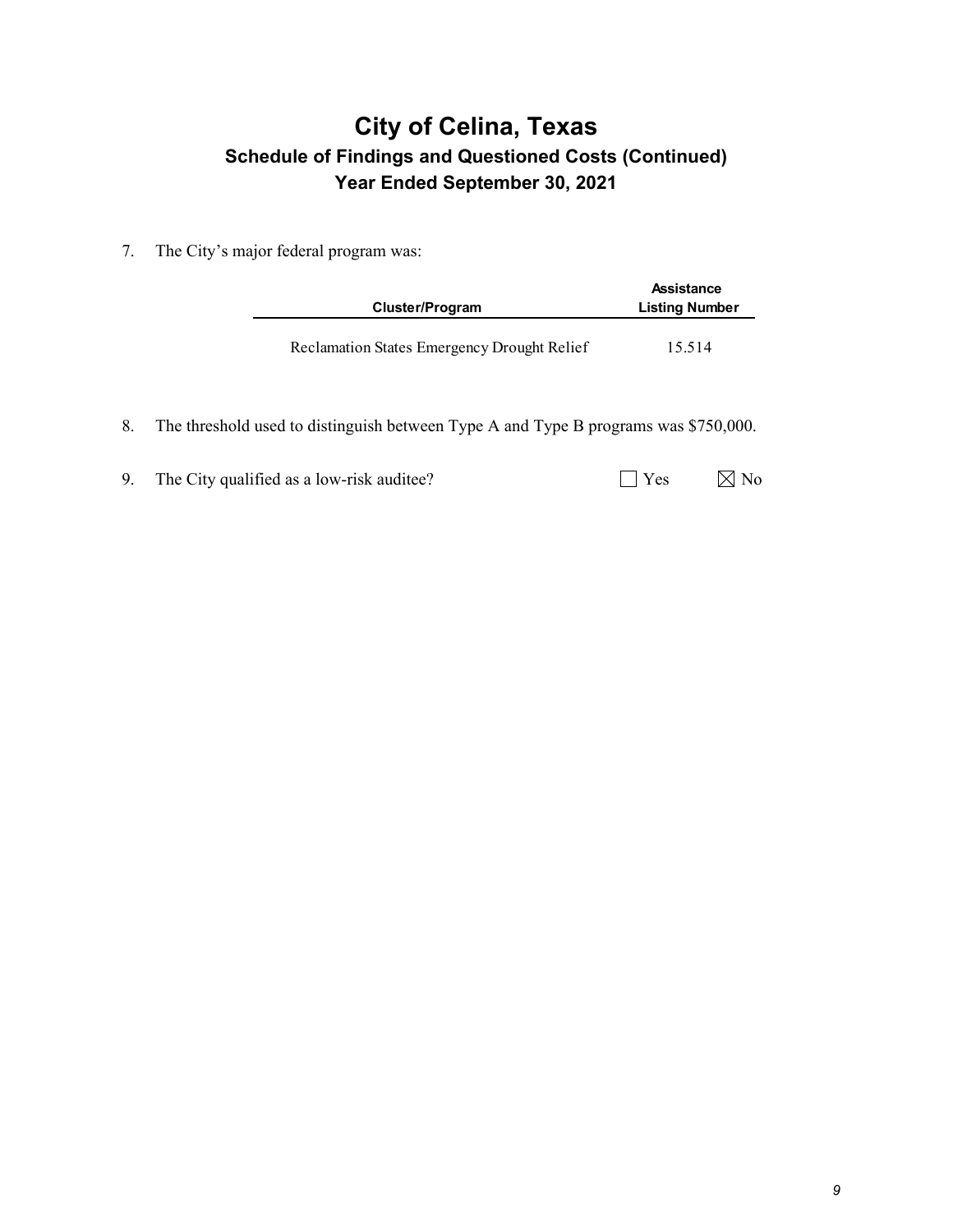# **City of Celina, Texas Schedule of Findings and Questioned Costs (Continued) Year Ended September 30, 2021**

**Findings Required to be Reported by** *Government Auditing Standards* 

| <b>Reference</b> |                |
|------------------|----------------|
| <b>Number</b>    | <b>Finding</b> |

No matters are reportable.

### **Findings Required to be Reported by the Uniform Guidance**

**Reference** 

**Finding** 

No matters are reportable.